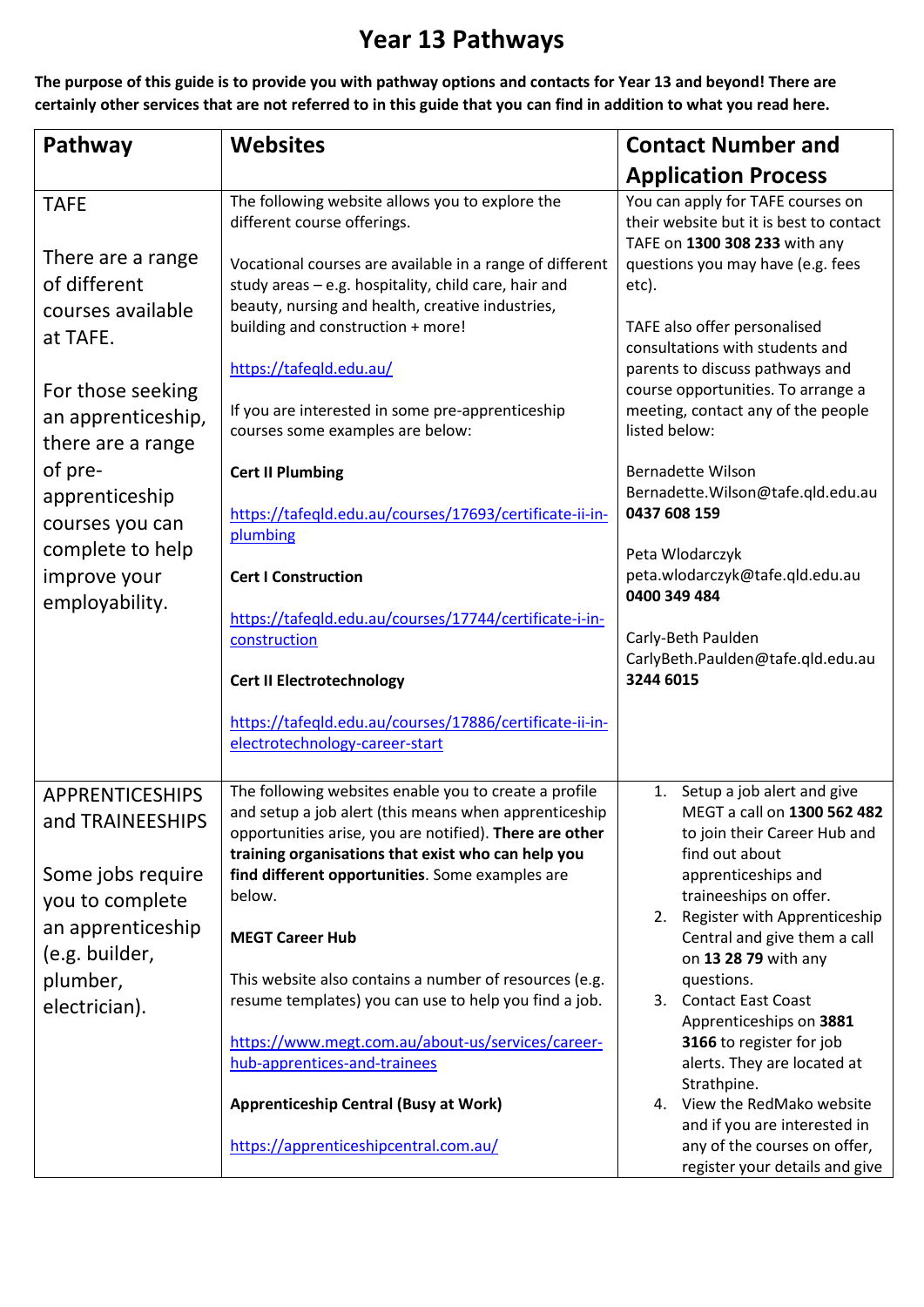|                         | <b>RedMako</b>                                                                                                                                                 | them a call on 1300 857<br>806 with any questions.                                    |
|-------------------------|----------------------------------------------------------------------------------------------------------------------------------------------------------------|---------------------------------------------------------------------------------------|
|                         | If you are interested in working in the hospitality,<br>tourism or business industry, you may be interested in<br>the website below and courses on offer (e.g. | 5. Contact INSCOPE Training to<br>discuss apprenticeship<br>opportunities on 0435 724 |
|                         | Hospitality Pre-employment program that aims to                                                                                                                | 823 (Dean Weatherhog)                                                                 |
|                         | place young people into employment):                                                                                                                           | 6. Contact MAS National                                                               |
|                         |                                                                                                                                                                | <b>Employment Service on</b>                                                          |
|                         | https://redmako.com.au/learning/job-seekers/                                                                                                                   | 0438255646 (Gemma Guy,<br>MAS Careers Advisor) to find                                |
|                         | <b>East Coast Apprenticeships</b>                                                                                                                              | employment (e.g.<br>apprenticeship and                                                |
|                         | "East Coast Apprenticeships is a proud traditional                                                                                                             | traineeship).                                                                         |
|                         | Group Training Organisation that employs Apprentices                                                                                                           |                                                                                       |
|                         | and Trainees in all industry areas. We place our                                                                                                               |                                                                                       |
|                         | Apprentices and Trainees with successful companies                                                                                                             |                                                                                       |
|                         | where they learn their selected trade."                                                                                                                        |                                                                                       |
|                         | https://ectraining.com.au/                                                                                                                                     |                                                                                       |
|                         | <b>Biga</b>                                                                                                                                                    |                                                                                       |
|                         | Advertises job opportunities for those wanting to<br>enter the building and construction industry.                                                             |                                                                                       |
|                         | https://www.biga.com.au/jobs/                                                                                                                                  |                                                                                       |
|                         | <b>INSCOPE Training</b>                                                                                                                                        |                                                                                       |
|                         | Advertises job opportunities for those wanting to<br>enter the building and construction industry.                                                             |                                                                                       |
|                         | https://inscope.edu.au/                                                                                                                                        |                                                                                       |
|                         | <b>MAS National Employment Service</b>                                                                                                                         |                                                                                       |
|                         | Offer individualised support for young people looking<br>for an apprenticeship or traineeship.                                                                 |                                                                                       |
|                         | https://masnational.com.au/                                                                                                                                    |                                                                                       |
| <b>EMPLOYMENT</b> (i.e. | There are many websites you can visit when looking                                                                                                             | Setup job alerts for Seek and Career                                                  |
| find a job)             | for employment. The websites below can help you<br>when looking for employment:                                                                                | One.                                                                                  |
|                         | <b>Seek</b>                                                                                                                                                    | If you have setup job alerts and want<br>additional support finding                   |
|                         | This website contains 1000s of job advertisements                                                                                                              | employment, phone Match Works                                                         |
|                         | (including apprenticeships and traineeships). Set up a                                                                                                         | on 0429 269 445 (Lisa Bowers) or                                                      |
|                         | profile to receive job alerts.                                                                                                                                 | 1300 13 23 63, or contact Sarina                                                      |
|                         | https://www.seek.com.au/profile/                                                                                                                               | Russo on 13 15 59.                                                                    |
|                         | <b>Career One</b>                                                                                                                                              |                                                                                       |
|                         | This website contains 1000s of job advertisements                                                                                                              |                                                                                       |
|                         | (including apprenticeships and traineeships). Set up a<br>profile to receive job alerts.                                                                       |                                                                                       |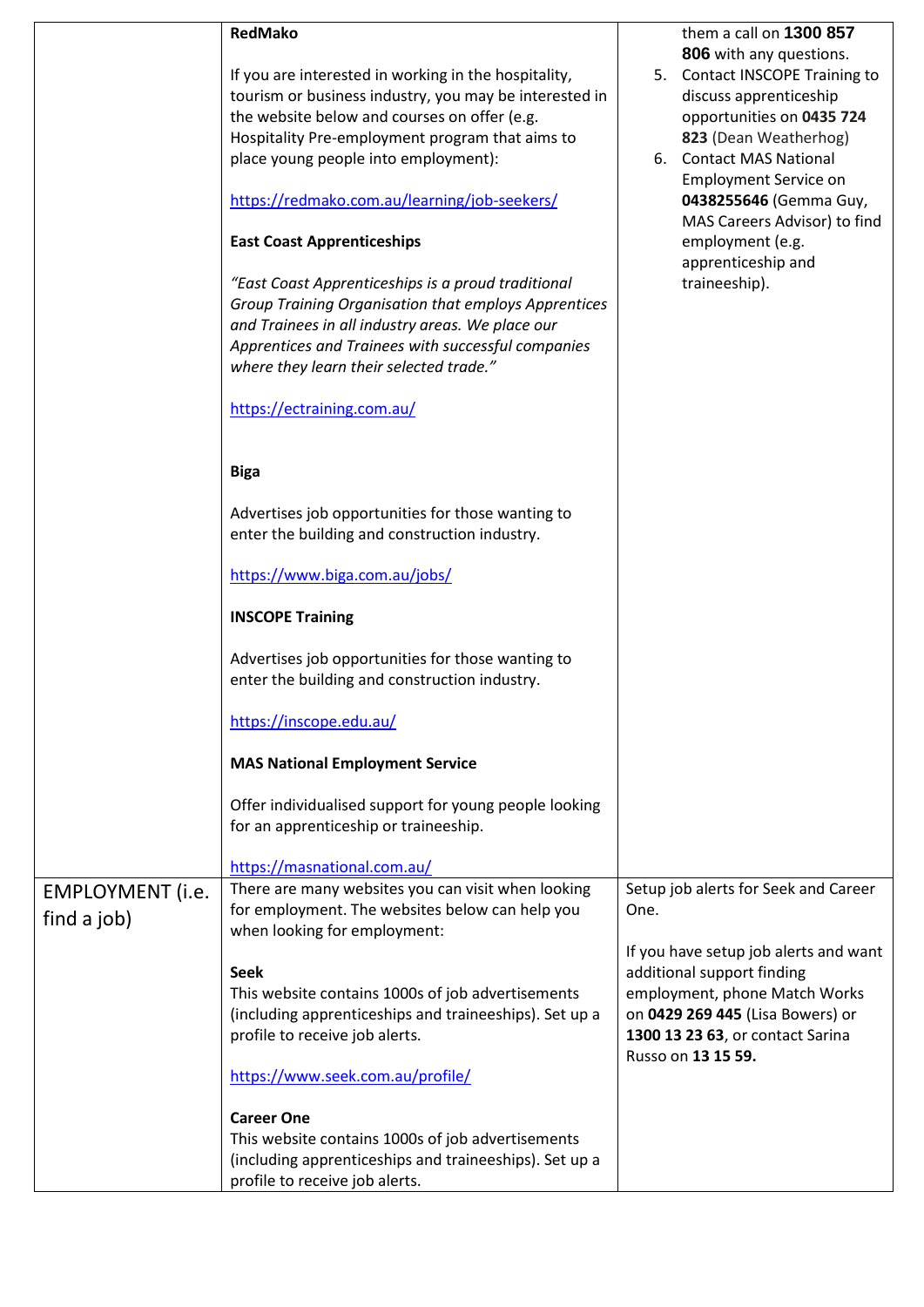|                                                                                    | https://www.careerone.com.au/<br><b>Match Works (various locations in Brisbane)</b><br>Offer a free job seeker program that helps applicants<br>become job ready, with a view to finding<br>employment. According to their website, Match<br>Works has placed over 30 000 employees each year.<br>https://www.matchworks.com.au/about-us/<br><b>Sarina Russo</b><br>Variety of job opportunities/programs and courses<br>available for those seeking employment further<br>training.<br>https://www.sarinarusso.com/                                                                                                                                                                                                                                                                |                                                                                                                                                                                                                                                                                                                                                                                       |
|------------------------------------------------------------------------------------|-------------------------------------------------------------------------------------------------------------------------------------------------------------------------------------------------------------------------------------------------------------------------------------------------------------------------------------------------------------------------------------------------------------------------------------------------------------------------------------------------------------------------------------------------------------------------------------------------------------------------------------------------------------------------------------------------------------------------------------------------------------------------------------|---------------------------------------------------------------------------------------------------------------------------------------------------------------------------------------------------------------------------------------------------------------------------------------------------------------------------------------------------------------------------------------|
| University<br>Pathways                                                             | <b>QTAC Guide</b><br>The QTAC Guide contains many different university<br>courses that are offered.<br>https://www.qtac.edu.au/publications/<br>There are also a number of bridging courses you could<br>undertake, if you want to go to University but do not<br>have an ATAR score.<br>University of the Sunshine Coast, Tertiary<br>Preparation Pathway (TPP) - this is a free course (1<br>Semester) you can complete to gain a rank in order<br>to commence university study.<br>https://www.usc.edu.au/study/courses-and-<br>programs/tertiary-preparation-pathway-tpp<br>Certificate IV Adult Tertiary Preparation (TAFE). This<br>course can also provide a pathway to university.<br>https://tafeqld.edu.au/courses/17691/certificate-iv-<br>in-adult-tertiary-preparation | When applying for university<br>courses, you apply on the QTAC<br>Website. If you have any questions<br>about completing your application,<br>you can contact QTAC on 1300 467<br>822.<br>You can also contact the National<br>Careers Institute on 1800 CAREER<br>for advice on pathways (free<br>impartial career advice, can arrange<br>a 40 minute consultation if<br>requested). |
| Career<br>consultations with<br>ongoing meetings<br>and support for<br>any pathway | <b>MAS Employment</b><br>MAS Employment is a Not-For-Profit organisation that<br>provides individualised consultations to help students<br>secure employment, apprenticeships, traineeships<br>and future study pathways (including university,<br>vocational pathways and employment).<br>https://masexperience.com.au/                                                                                                                                                                                                                                                                                                                                                                                                                                                            | 'One of our qualified advisors will sit<br>down with you to help map out a<br>pathway to your dream career. We'll<br>provide you with the tools and<br>knowledge that you need to get you<br>started'<br>Call Gemma Guy (Career Consultant)<br>on 0438255646 or email Gemma to<br>setup a meeting:<br>gemma.guy@masnational.com.au                                                    |